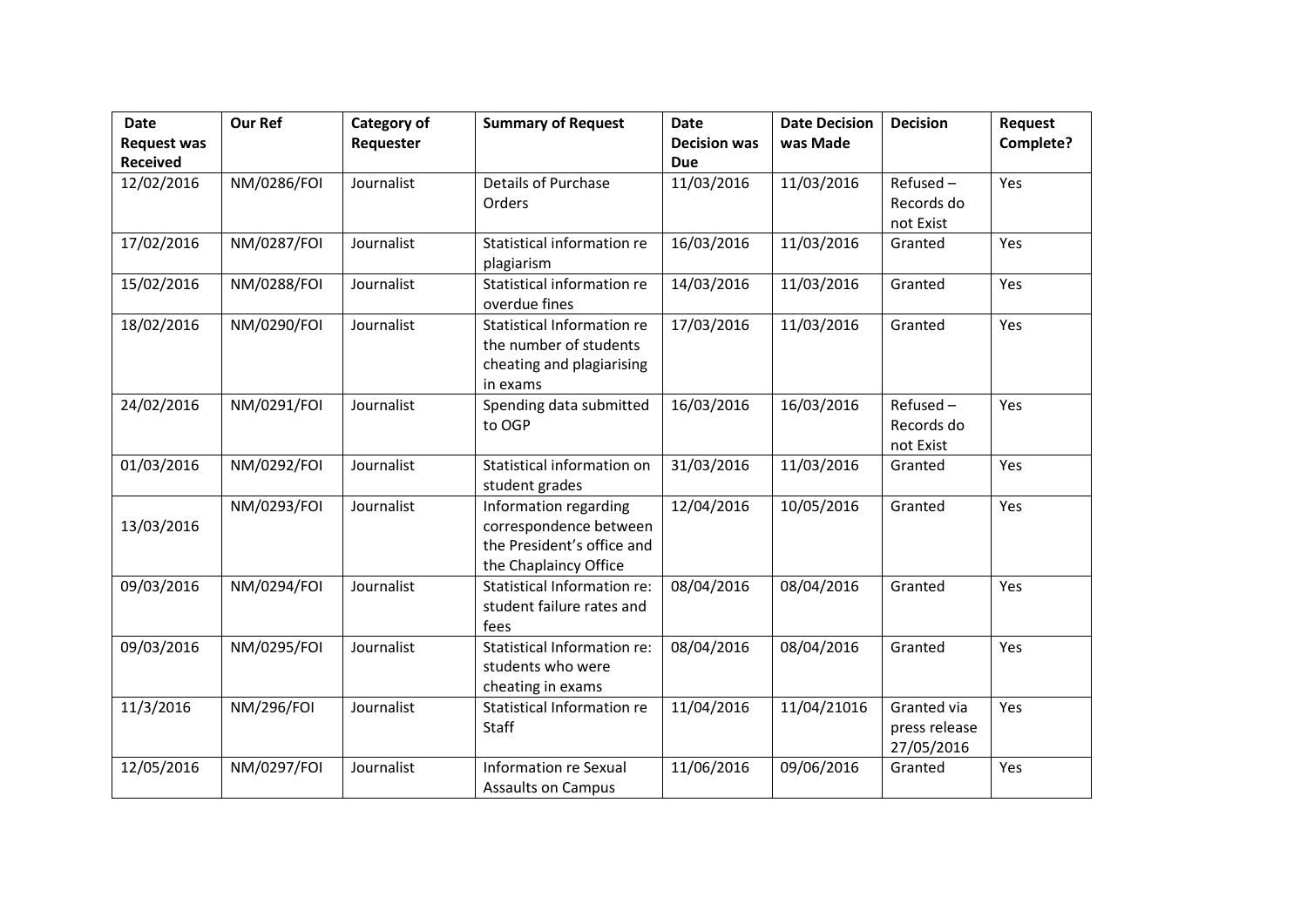| 16/05/2016 | NM/0298/FOI | Private Company    | Information re student ID<br>cards                                                                              | 15/06/2016 | 20/06/2016 | Granted      | Yes |
|------------|-------------|--------------------|-----------------------------------------------------------------------------------------------------------------|------------|------------|--------------|-----|
| 17/05/2016 | NM/0299/FOI | Journalist         | Information re library<br>fines                                                                                 | 16/06/2016 | 22/06/2016 | Granted      | Yes |
| 17/02/2016 | NM/0289/FOI | Journalist         | Information regarding<br>correspondence between<br>the President's office and<br>the Department of<br>Education | 15/03/2016 | 12/04/2016 | Granted      | Yes |
| 30/05/2016 | NM/0300/FOI | Journalist         | Financial information re<br><b>Facilities Ltd</b>                                                               | 29/06/2016 | 09/08/2016 | Granted      | Yes |
| 20/09/2016 | NM/0302/FOI | Journalist         | <b>Statistical Information re:</b><br>students who were<br>cheating in exams                                    | 19/10/2016 | 25/09/2016 | Granted      | Yes |
| 04/10/2016 | NM/0303/FOI | Public             | Numbers who received<br>first in their degree<br>2015/2016                                                      | 03/11/2016 | 17/10/2016 | Granted      | Yes |
| 03/10/2016 | NM/0304/FOI | Journalist         | Outstanding student fees<br>and fines                                                                           | 02/11/2016 | 02/11/2016 | Granted      | Yes |
| 11/10/2016 | NM/0305/FOI | Public             | Specific Stats on<br>academic promotions                                                                        | 10/11/2016 | 20/10/2016 | Do not exist | Yes |
| 15/11/2016 | NM/0307/FOI | Journalist         | Information re graduates<br>and outstanding fines                                                               | 14/12/2016 | 30/11/2016 | Granted      | Yes |
| 17/11/2016 | NM/0308/FOI | Private Individual | Income and expenditure<br>for on-campus<br>accommodation                                                        | 16/12/2016 | 14/12/16   | Granted      | Yes |
| 16/12/2016 | NM/0316/FOI | Journalist         | Staff salaries over<br>€150,000                                                                                 | 15/01/2017 | 12/01/17   | Granted      | yes |
| 10/01/2017 | NM/0318/FOI | Journalist         | Library fines and income                                                                                        | 09/02/2017 | 13/02/2017 | Granted      | yes |
| 09/01/2017 | NM/0319/FOI | Journalist         | <b>Exam Fines</b>                                                                                               | 08/02/2017 | 13/02/2017 | Granted      | yes |
| 12/01/2017 | NM/0320/FOI | Journalist         | <b>Bullying stats</b>                                                                                           | 11/02/2017 | 14/02/2017 | Granted      | yes |
| 17/01/2017 | NM/0324/FOI | Journalist         | Reported fraud records                                                                                          | 16/02/2017 | 10/01/2017 | Refused      | yes |
| 15/01/2017 | NM/0322/FOI | Private Individual | Staff numbers - library                                                                                         | 14/02/2017 | 13/02/2017 | Granted      | yes |
| 26/11/2017 | NM/0321/FOI | Journalist         | <b>Student Grant Stats</b>                                                                                      | 25/12/16   | 21/12/16   | Granted      | Yes |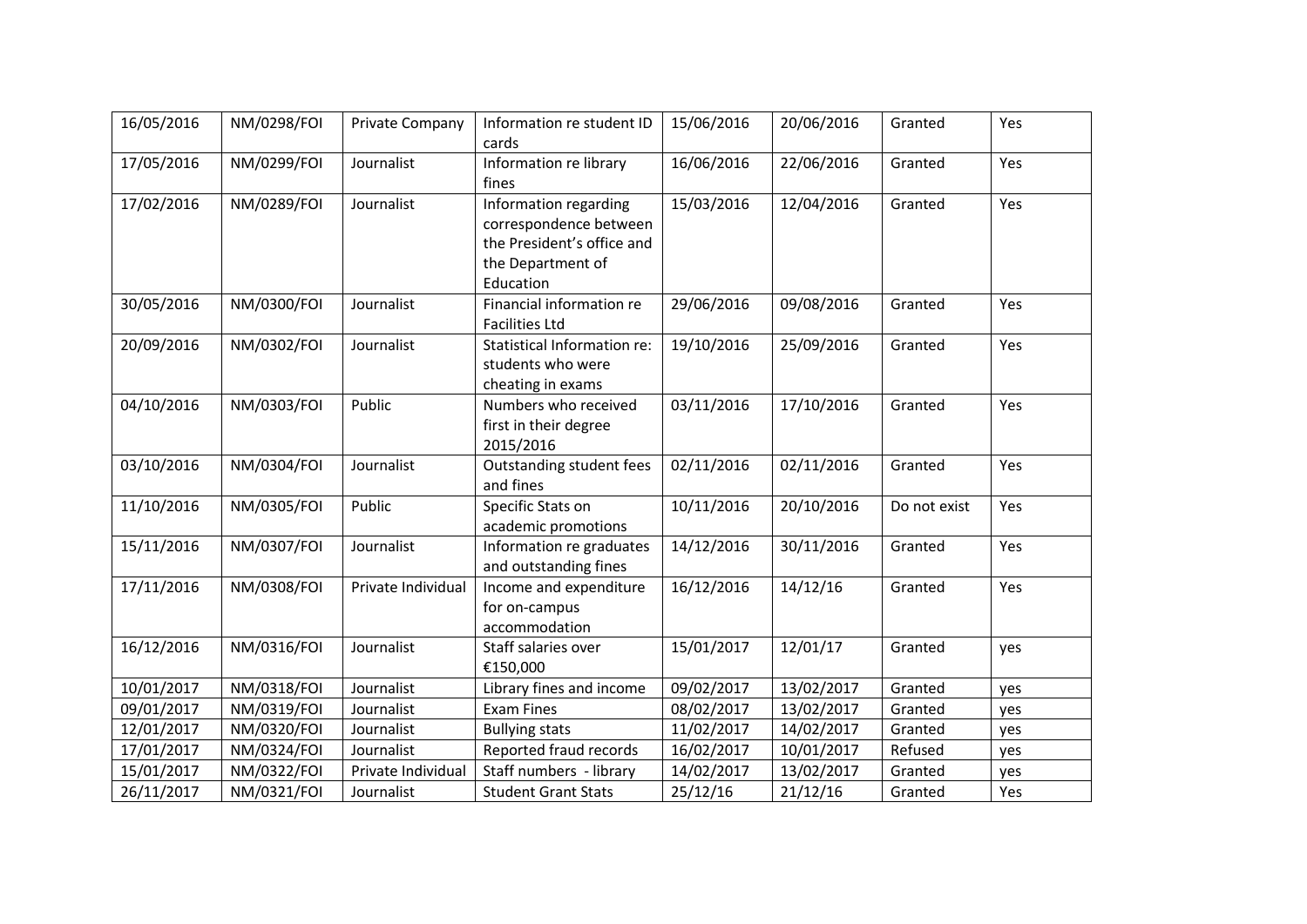| 07/02/17   | NM/0325/FOI | Journalist        | <b>Contracted Debt</b><br><b>Collector Firms</b><br>information                              | 06/03/17 | 02/03/2017 | GRANTED        | <b>YES</b> |
|------------|-------------|-------------------|----------------------------------------------------------------------------------------------|----------|------------|----------------|------------|
| 09/02/17   | NM/0326/FOI | Journalist        | Legal Fees Costs                                                                             | 08/03/17 | 21/03/17   | Granted        | yes        |
| 17/02/17   | NM/0327/FOI | <b>PUBLIC</b>     | <b>STUDENT STATISTICS</b>                                                                    | 16/03/17 | 21/03.17   | Granted        | yes        |
| 22/02/17   | NM/0329/FOI | <b>JOURNALIST</b> | <b>EXAM REPEAT STATS</b>                                                                     | 21/03/17 | 08/03/17   | GRANTED        | <b>YES</b> |
| 27/02/17   | NM/0330/FOI | <b>JOURNALIST</b> | <b>CONSULTANTS FEES</b>                                                                      | 26/03/17 | 09/05/17   | <b>GRANTED</b> | <b>YES</b> |
| 06/03/17   | NM/0331/FOI | <b>JOURNALIST</b> | HARRASSMENT/ASSAULT<br><b>STATS</b>                                                          | 05/04/17 | 25/04/17   | <b>GRANTED</b> | <b>YES</b> |
| 06/03/17   | NM/0332/FOI | <b>JOURNALIST</b> | HARRASSMENT/ASSAULT<br><b>STATS</b>                                                          | 05/04/17 | 25/04/17   | <b>GRANTED</b> | <b>YES</b> |
| 07/03/17   | NM/0333/FOI | <b>JOURNALIST</b> | POSTGRAD INCOME                                                                              | 06/04/17 | 11/04/17   | <b>GRANTED</b> | <b>YES</b> |
| 11/03/17   | NM/0334/FOI | <b>JOURNALIST</b> | HARRASSMENT/ASSAULT<br><b>STATS</b>                                                          | 10/04/17 | 25/04/17   | <b>GRANTED</b> | <b>YES</b> |
| 06/04/17   | NM/0335/FOI | <b>JOURNALIST</b> | <b>STUDENT DISCIPLINE</b><br><b>STATISTICS</b>                                               | 05/05/17 | 20/04/17   | <b>GRANTED</b> | <b>YES</b> |
| 21/05/17   | NM/0338/FOI | <b>JOURNALIST</b> | <b>STATISTICAL</b><br><b>INFORMATION RE</b><br>PLAGIARISM                                    | 20/06/17 | 20/06/17   | <b>GRANTED</b> | <b>YES</b> |
| 20/06/2017 | NM/0339/FOI | <b>JOURNALIST</b> | STUDENT SCHOLARSHIPS                                                                         | 19/07/17 | 11/07/17   | <b>GRANTED</b> | <b>YES</b> |
| 11/07/17   | NM/0400/FOI | <b>JOURNALIST</b> | PUBLIC/PRIVTE FUNDING<br><b>RATIO</b>                                                        | 10/08/17 | 10/08/17   | <b>GRANTED</b> | <b>YES</b> |
| 02/08/17   | NM/0401/FOI | <b>JOURNALIST</b> | <b>ANIMAL PROCUREMENT</b><br>RESEARECH                                                       | 01/09/17 | 31/08/17   | <b>GRANTED</b> | <b>YES</b> |
| 28/08/17   | NM/0402/FOI | <b>PUBLIC</b>     | TENDER AND CONTRACT<br><b>AWARDS</b>                                                         | 27/09/17 | 28/09/17   | GRANTED        | <b>YES</b> |
| 12/09/17   | NM/0405/FOI | <b>PUBLIC</b>     | <b>STATS STUDENTS</b><br><b>CHEATING IN EXAMS</b>                                            | 11/10/17 | 21/09/17   | <b>GRANTED</b> | <b>YES</b> |
| 27/09/17   | NM/0406/FOI | <b>PUBLIC</b>     | <b>LIBRARY FINES</b>                                                                         | 26/09/17 | 17/10/17   | GRANTED        | <b>YES</b> |
| 02/10/17   | NM/0407/FOI | <b>PUBLIC</b>     | <b>STATS STUDENTS</b><br><b>EXPELLED / CHEATING IN</b><br>EXAMS.<br><b>STATs ON BULLYING</b> | 01/10/17 | 26/10/17   | <b>GRANTED</b> | <b>YES</b> |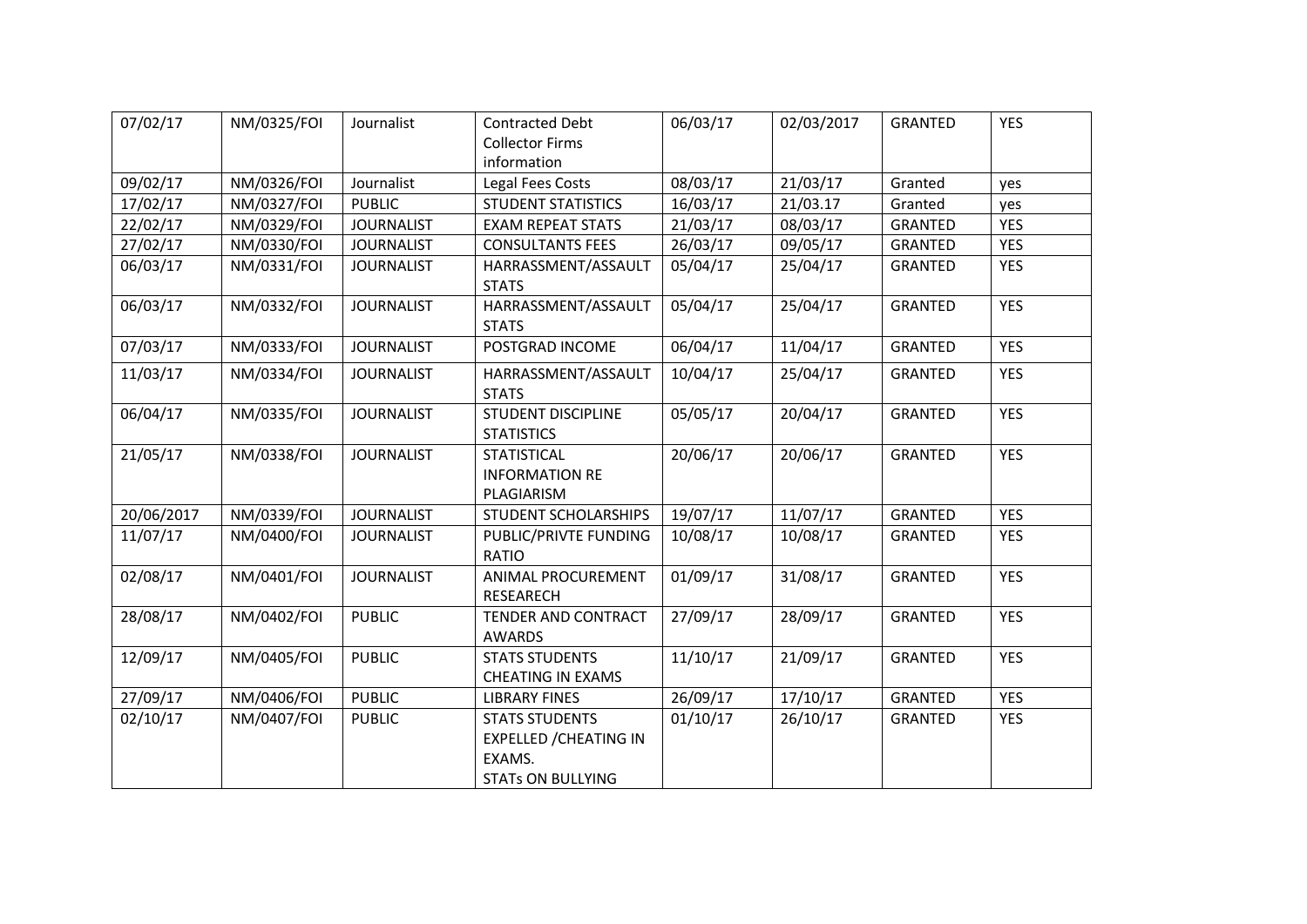| 27/09/17 | NM/0408/FOI | <b>PUBLIC</b>     | <b>STATS STUDENTS</b><br><b>EXPELLED OR EVICTED</b>                                            | 26/10/17  | 26/10/17 | <b>GRANTED</b>                                   | <b>YES</b> |
|----------|-------------|-------------------|------------------------------------------------------------------------------------------------|-----------|----------|--------------------------------------------------|------------|
| 10/10/17 | NM/0409/FOI | <b>JOURNALIST</b> | PRESIDENTS SALARY AND<br><b>EXPENSES</b>                                                       | 09/11/17  | 03/11/17 | <b>GRANTED</b>                                   | <b>YES</b> |
| 18/10/17 | NM/0410/FOI | <b>PUBLIC</b>     | <b>STUDENT STATS-</b><br><b>REGISTRATION NUMBERS</b><br><b>AND PROGRESSION</b><br><b>RATES</b> | 17/NOV/17 | 20/11/17 | <b>GRANTED</b>                                   | <b>YES</b> |
| 30/10/17 | NM/0411/FOI | <b>PUBLIC</b>     | <b>STATS STUDENTS</b><br><b>EXPELLED OR EVICTED</b>                                            | 29/11/17  | 23/11/17 | <b>GRANTED</b>                                   | <b>YES</b> |
| 17/11/17 | NM/0413/FOI | <b>JOURNALIST</b> | RETIREMENT FUNCTION<br><b>BUDGET</b>                                                           | 16/12/17  | 29/11/17 | <b>REFUSED</b><br><b>ADMIN</b><br><b>GROUNDS</b> | <b>YES</b> |
| 29/11/17 | NM/0414/FOI | <b>PUBLIC</b>     | <b>ONLINE PAYMENTS</b><br><b>CONTRACT</b>                                                      | 28/12/17  | 20/12/17 | GRANTED                                          | <b>YES</b> |
| 01/12/17 | NM/0415/FOI | <b>JOURNALIST</b> | HARRASSMENT/ASSAULT<br><b>STATS</b>                                                            | 31/12/17  | 20/12/17 | GRANTED                                          | <b>YES</b> |
| 06/12/17 | NM/0416/FOI | <b>JOURNALIST</b> | <b>ETHICS COMMITEEE</b><br><b>RECORDS</b>                                                      | 05/01/18  | 15/01/18 | <b>PART</b><br><b>GRANTED</b>                    | <b>YES</b> |
| 08/12/17 | NM/0417/FOI | <b>PUBLIC</b>     | PROCUREMENT RECORDS                                                                            | 07/01/18  | 10/01/18 | <b>PART</b><br>GRANTED                           | <b>YES</b> |
| 12/12/17 | NM/0418/FOI | <b>JOURNALIST</b> | PERSONAL INJURY<br><b>CLAIMS STATS</b>                                                         | 11/01/18  | 15/01/18 | <b>GRANTED</b>                                   | <b>YES</b> |
| 27/01/18 | NM/0420/FOI | <b>JOURNALIST</b> | REPEAT EXAMS FEES                                                                              | 26/02/18  | 20/02/18 | <b>GRANTED</b>                                   | <b>YES</b> |
| 09/03/18 | NM/0422/FOI | <b>PUBLIC</b>     | STUDENT INCOME FROM<br><b>FEES AND PERCENTAGE</b><br>OF INTERNATIONAL<br><b>STUDENTS</b>       | 08/04/18  | 23/03/18 | GRANTED                                          | <b>YES</b> |
| 09/03/18 | NM/0423/FOI | <b>PUBLIC</b>     | <b>NUMBER OF STUDENTS</b><br>ATTENDED MU WRITING<br><b>CENTRE</b>                              | 08/04/18  | 23/03/18 | <b>GRANTED</b>                                   | <b>YES</b> |
| 07/06/18 | NM/0424/FOI | <b>JOURNALIST</b> | <b>GOVERNING AUTHORITY</b><br><b>EXPENSES</b>                                                  | 06/07/18  | 020718   | <b>GRANTED</b>                                   | <b>YES</b> |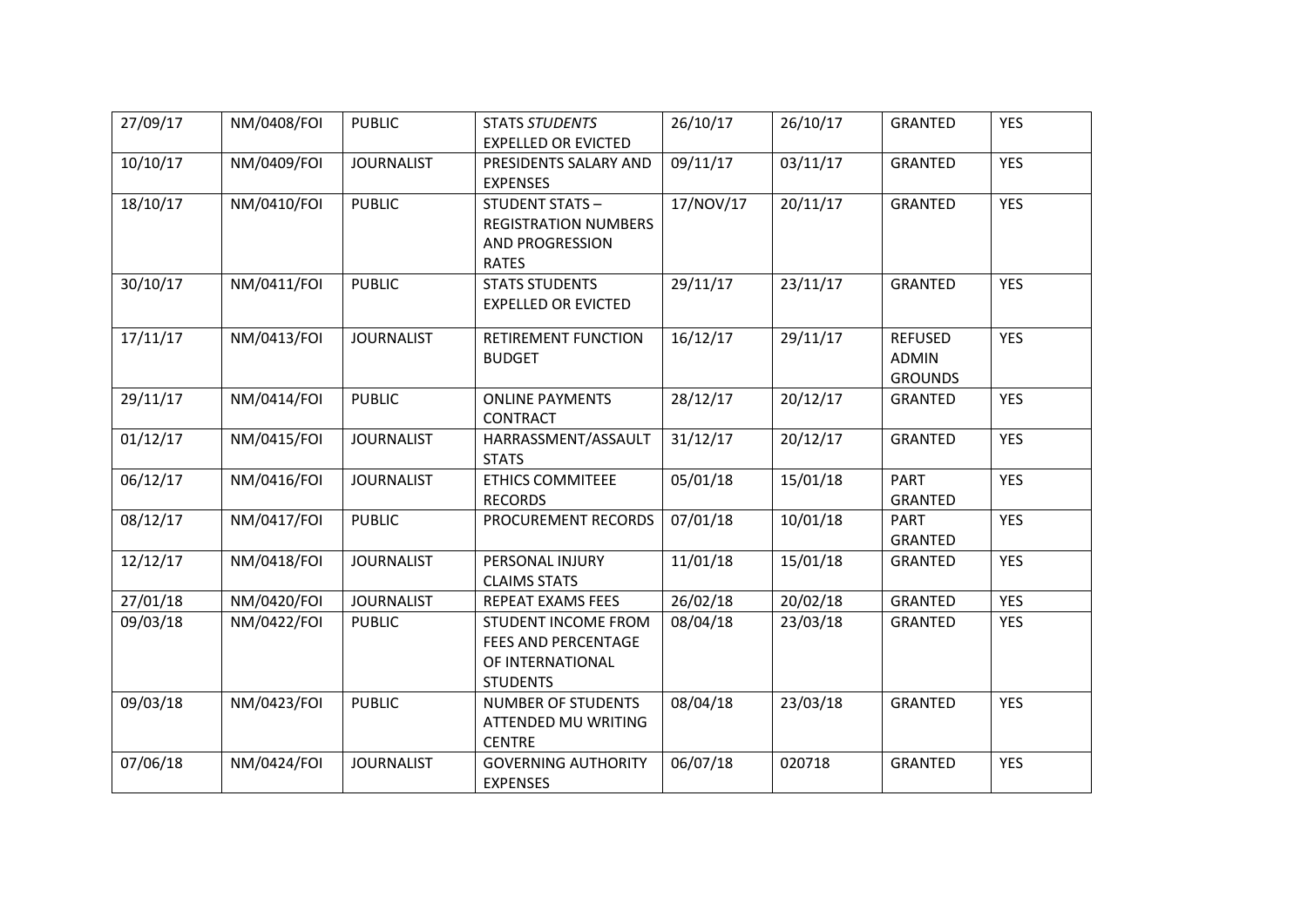| 18/06/18 | NM/0425/FOI | <b>JOURNALIST</b> | <b>ALUMNI DONATIONS</b>    | 17/07/18 | 050718   | <b>GRANTED</b> | <b>YES</b> |
|----------|-------------|-------------------|----------------------------|----------|----------|----------------|------------|
| 20/06/18 | NM/0426/FOI | <b>PUBLIC</b>     | STUDENT UNION DATA         | 19/07/18 | 050718   | <b>GRANTED</b> | <b>YES</b> |
| 26/07/18 | NM/0429/FOI | <b>JOURNALIST</b> | <b>GOVERNING AUTHORITY</b> | 25/08/18 | 270918   | <b>PART</b>    | <b>YES</b> |
|          |             |                   | <b>MINUTES</b>             |          |          | <b>GRANTED</b> |            |
| 30/07/18 | NM/0430/FOI | <b>JOURNALIST</b> | <b>COUNSELLING SERVICE</b> | 29/08/18 | 230818   | <b>GRANTED</b> | <b>YES</b> |
|          |             |                   | <b>STATS /FUNDING</b>      |          |          |                |            |
| 02/08/18 | NM/0431/FOI | <b>JOURNALIST</b> | <b>ACADEMIC</b>            | 01/09/18 | 040918   | GRANTED        | <b>YES</b> |
|          |             |                   | <b>MISCONDUCT STATS</b>    |          |          |                |            |
| 13/08/18 | NM/0432/FOI | <b>JOURNALIST</b> | <b>EXAM RESULTS</b>        | 12/09/18 | 170918   | <b>GRANTED</b> | <b>YES</b> |
|          |             |                   | /GRADING STATS             |          |          |                |            |
| 20/08/18 | NM/0433/FOI | <b>JOURNALIST</b> | <b>CONSULTANTS FEES</b>    | 19/09/18 | 270918   | <b>GRANTED</b> | <b>YES</b> |
| 23/08/18 | NM/0434/FOI | <b>PUBLIC</b>     | <b>REPORTS STUDENT</b>     | 22/09/18 | 0040918  | <b>GRANTED</b> | <b>YES</b> |
|          |             |                   | <b>ACCOMMODATION</b>       |          |          |                |            |
| 12/09/18 | NM/0436/FOI | <b>JOURNALIST</b> | <b>INTERNATIONAL</b>       | 11/10/18 | 04/10/18 | <b>GRANTED</b> | <b>YES</b> |
|          |             |                   | <b>STUDENT STATS</b>       |          |          |                |            |
| 15/09/18 | NM/0438/FOI | <b>PUBLIC</b>     | <b>STUDENT HEALTH</b>      | 14/10/18 | 17/10/18 | <b>GRANTED</b> | <b>YES</b> |
|          |             |                   | <b>CENTRE BUDGET</b>       |          |          |                |            |
| 16/09/18 | NM/0439/FOI | <b>PUBLIC</b>     | <b>DISABILITY SERVICES</b> | 15/10/18 | 25/09/18 | <b>GRANTED</b> | <b>YES</b> |
|          |             |                   | <b>STUDENT NUMBERS</b>     |          |          |                |            |
|          |             |                   | <b>STATS</b>               |          |          |                |            |
| 16/09/18 | NM/0440/FOI | <b>PUBLIC</b>     | <b>EXAM APPEAL STATS</b>   | 15/10/18 | 25/09/18 | <b>GRANTED</b> | <b>YES</b> |
| 20/09/18 | NM/0442/FOI | <b>JOURNALIST</b> | <b>ORIENTATION WEEK</b>    | 19/10/18 | 25/09/18 | <b>GRANTED</b> | <b>YES</b> |
|          |             |                   | <b>STATS</b>               |          |          |                |            |
| 24/09/18 | NM/0443/FOI | <b>PUBLIC</b>     | <b>RECORDS ON</b>          | 23/10/18 | 021018   | <b>REFUSED</b> | <b>YES</b> |
|          |             |                   | <b>COLLABORATION WITH</b>  |          |          |                |            |
|          |             |                   | UNIVERSIYIES ABROAD        |          |          |                |            |
| 27/09/18 | NM/0444/FOI | <b>JOURNALIST</b> | <b>RECORDS ON</b>          | 26/10/18 | 06/11/18 | GRANTED        | <b>YES</b> |
|          |             |                   | COLLABORATION/             |          |          |                |            |
|          |             |                   | CONTRACTS/                 |          |          |                |            |
|          |             |                   | <b>AGREEMENTS WITH</b>     |          |          |                |            |
|          |             |                   | UNIVERSITIES ABROAD        |          |          |                |            |
| 02/10/18 | NM/0445/FOI | <b>PUBLIC</b>     | <b>STATS ON PLAGIARISM</b> | 011118   | 041018   | <b>GRANTED</b> | <b>YES</b> |
|          |             |                   |                            |          |          |                |            |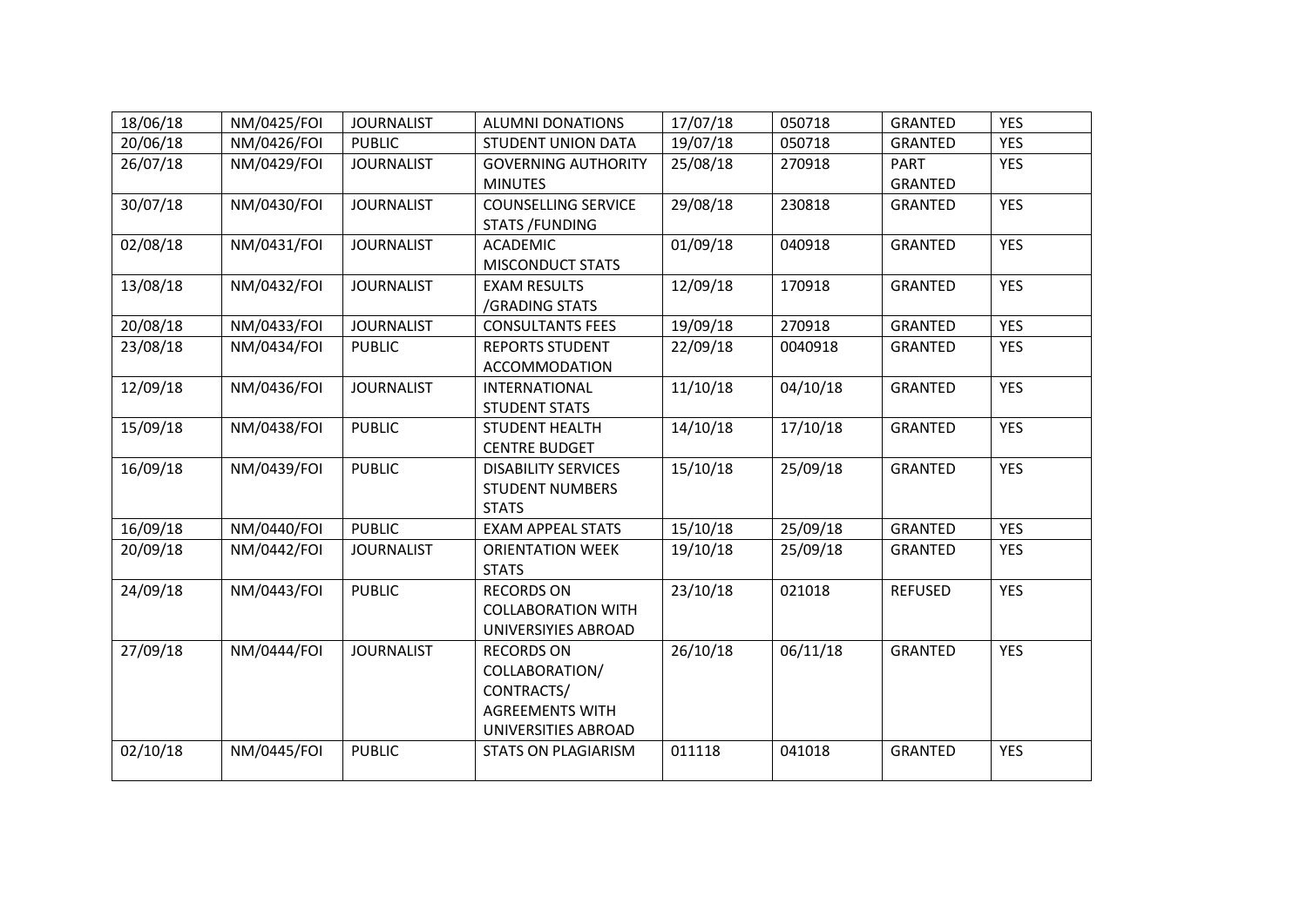| 02/10/18 | NM/0446/FOI | <b>JOURNALIST</b> | HARRASSMENT/ASSAULT<br><b>STATS</b>            | 011118 | 041018   | <b>GRANTED</b> | <b>YES</b> |
|----------|-------------|-------------------|------------------------------------------------|--------|----------|----------------|------------|
| 09/10/18 | NM/0447/FOI | <b>PUBLIC</b>     | HARRASSMENT/ASSAULT<br><b>STATS</b>            | 081118 | 18/10/18 | <b>GRANTED</b> | <b>YES</b> |
| 13/10/18 | NM/0448/FOI | <b>PUBLIC</b>     | <b>UNDERGRAD STATISTICS</b>                    | 121118 | 26/10/18 | <b>GRANTED</b> | <b>YES</b> |
| 011118   | NM/0451/FOI | <b>JOURNALIST</b> | <b>DEIS SCHOOL STATS</b>                       | 301218 | 211118   | <b>REFUSED</b> | <b>YES</b> |
| 081118   | NM/0452/FOI | <b>JOURNALIST</b> | PURCHASE ORDERS OVER<br>10K                    | 071218 | 211118   | <b>GRANTED</b> | <b>YES</b> |
| 061118   | NM/0453/FOI | <b>JOURNALIST</b> | <b>EMPLOYEE STATS</b>                          | 051218 | 211118   | <b>GRANTED</b> | <b>YES</b> |
| 081118   | NM/0454/FOI | <b>JOURNALIST</b> | <b>BANNED</b><br><b>BOOKS/COMPLAINTS</b>       | 071218 | 211118   | <b>GRANTED</b> | <b>YES</b> |
| 081118   | NM/0455/FOI | <b>JOURNALIST</b> | <b>STUDENT STATS</b>                           | 071218 | 211118   | GRANTED        | <b>YES</b> |
| 191118   | NM/0458/FOI | <b>PUBLIC</b>     | PAY GUIDELINES                                 | 181218 | 171218   | <b>GRANTED</b> | <b>YES</b> |
| 191118   | NM/0459/FOI | <b>PUBLIC</b>     | <b>EMPLOYEE STATS</b>                          | 181218 | 181218   | <b>GRANTED</b> | <b>YES</b> |
| 191118   | NM/0460/FOI | <b>PUBLIC</b>     | <b>WORKPLACE POLICIES</b>                      | 181218 | 181218   | <b>GRANTED</b> |            |
| 191118   | NM/0461/FOI | <b>PUBLIC</b>     | MGT TEAM MEETING<br><b>MIMUTES</b>             | 181218 | 240119   | <b>REFUSED</b> | <b>YES</b> |
| 191118   | NM/0462/FOI | <b>PUBLIC</b>     | <b>BREXIT IMPACT ON HR</b>                     | 181218 | 181218   | <b>REFUSED</b> | <b>YES</b> |
| 191118   | NM/0463/FOI | <b>PUBLIC</b>     | <b>EMPLOYEE STATS</b>                          | 181218 | 181218   | GRANTED        | <b>YES</b> |
| 191118   | NM/0465/FOI | <b>PUBLIC</b>     | <b>WORKING PRACTICES</b>                       | 181218 | 181218   | <b>GRANTED</b> | <b>YES</b> |
| 261118   | NM/0466/FOI | <b>PUBLIC</b>     | PROCUREMENT DATA                               | 251218 | 211218   | GRANTED        | <b>YES</b> |
| 301118   | NM/0467/FOI | <b>PUBLIC</b>     | <b>SPORTS CLUB FUNDING</b>                     | 291218 | 121218   | GRANTED        | <b>YES</b> |
| 141218   | NM/0469/FOI | <b>JOURNALIST</b> | HARRASSMENT/ASSAULT<br><b>STATS</b>            | 130191 | 100119   | <b>GRANTED</b> | <b>YES</b> |
| 020119   | NM/0470/FOI | <b>JOURNALIST</b> | HARRASSMENT/ASSAULT<br><b>STATS</b>            | 010291 | 100119   | <b>GRANTED</b> | <b>YES</b> |
| 160119   | NM/0472/FOI | <b>PUBLIC</b>     | DIVERSITY AND EQUALITY<br><b>SURVEY STATS</b>  | 150219 | 310119   | <b>REFUSED</b> | <b>YES</b> |
| 140119   | NM/0473/FOI | <b>JOURNALIST</b> | <b>STUDENT HEALTH</b><br><b>SERVICES STATS</b> | 130219 | 110219   | <b>GRANTED</b> | <b>YES</b> |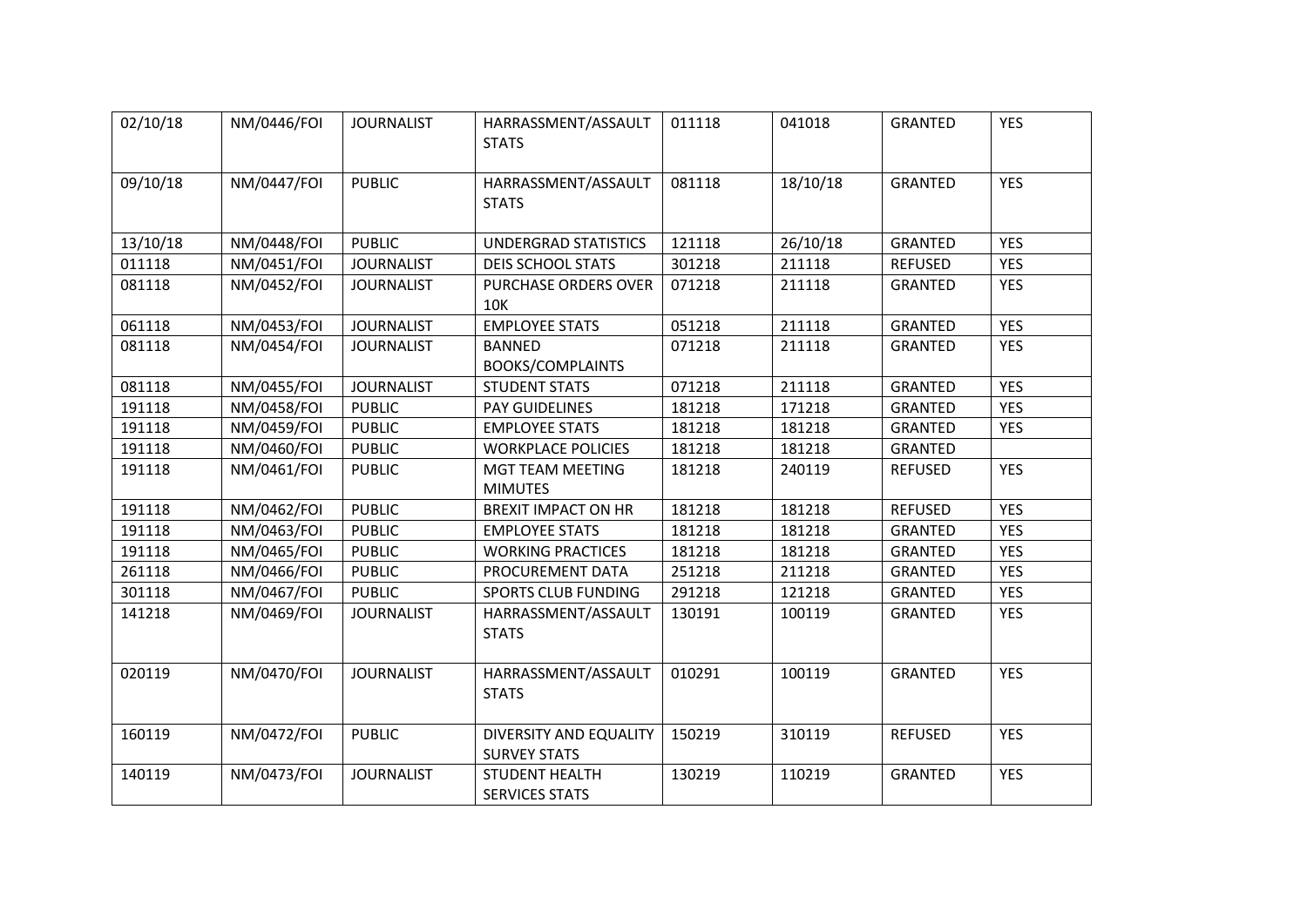| 210119 | NM/0475/FOI | <b>JOURNALIST</b> | <b>GA EXPENSES AND DATA</b>  | 200219 | 210119 | <b>GRANTED</b> | <b>YES</b> |
|--------|-------------|-------------------|------------------------------|--------|--------|----------------|------------|
| 210119 | NM/0476/FOI | <b>JOURNALIST</b> | <b>STUDENT RESULTS STATS</b> | 200219 | 060219 | <b>GRANTED</b> | <b>YES</b> |
| 220119 | NM/0477/FOI | <b>JOURNALIST</b> | PRESIDENTS EXPENSES          | 210219 | 190219 | <b>GRANTED</b> | <b>YES</b> |
| 240119 | NM/0478/FOI | <b>JOURNALIST</b> | PRESIDENTS EXPENSES          | 230219 | 190219 | <b>GRANTED</b> | <b>YES</b> |
| 310119 | NM/0479/FOI | <b>PUBLIC</b>     | <b>STUDENT HEALTH</b>        | 280219 | 110219 | GRANTED        | <b>YES</b> |
|        |             |                   | <b>SERVICES STATS</b>        |        |        |                |            |
| 080219 | NM/0480/FOI | <b>PUBLIC</b>     | PROTECTED DISCLOSURE         | 070319 | 210219 | <b>GRANTED</b> | <b>YES</b> |
|        |             |                   | <b>STATS</b>                 |        |        |                |            |
| 290419 | NM/0483/FOI | <b>JOURNALIST</b> | <b>HONORARY</b>              | 280519 | 300519 | <b>GRANTED</b> | <b>YES</b> |
|        |             |                   | <b>DOCTORATES STATS</b>      |        |        |                |            |
| 080519 | NM/0485/FOI | <b>PUBLIC</b>     | <b>COUNSELLING STATS</b>     | 070619 | 040619 | <b>GRANTED</b> | <b>YES</b> |
| 140519 | NM/0487/FOI | <b>PUBLIC</b>     | <b>STUDENT STATS</b>         | 130619 | 120619 | <b>GRANTED</b> | <b>YES</b> |
| 260519 | NM/0489/FOI | <b>JOURNALIST</b> | SUSPENSIONS/EXPULSIO         | 250619 | 040619 | <b>GRANTED</b> | <b>YES</b> |
|        |             | <b>NEWSTALK</b>   | <b>NS STATS</b>              |        |        |                |            |
| 040619 | NM/0490/FOI | <b>JOURNALIST</b> | HARRASSMENT/ASSAULT          | 030719 | 240619 | <b>GRANTED</b> | <b>YES</b> |
|        |             |                   | <b>STATS</b>                 |        |        |                |            |
|        |             |                   |                              |        |        |                |            |
| 300519 | NM/0491/FOI | <b>JOURNALIST</b> | <b>SALARIES</b>              | 290619 | 250619 | <b>GRANTED</b> | <b>YES</b> |
| 060619 | NM/0492/FOI | <b>JOURNALIST</b> | <b>COUNSELLING STATS</b>     | 050719 | 250619 | <b>GRANTED</b> | <b>YES</b> |
| 190619 | NM/0493/FOI | <b>JOURNALIST</b> | <b>STAFF EXPENSES</b>        | 180719 | 020719 | <b>GRANTED</b> | <b>YES</b> |
| 190619 | NM/0494/FOI | <b>JOURNALIST</b> | <b>ASSETS - ART</b>          | 180719 | 020719 | <b>GRANTED</b> | <b>YES</b> |
| 130619 | NM/0495/FOI | <b>JOURNALIST</b> | PRESIDENTS EXPENSES          | 120719 | 260619 | <b>GRANTED</b> | <b>YES</b> |
| 280619 | NM/0497/FOI | <b>JOURNALIST</b> | <b>GA MINUTES</b>            | 270719 | 310819 | <b>PART</b>    | <b>YES</b> |
|        |             |                   |                              |        |        | GRANTED        |            |
| 020719 | NM/0498/FOI | <b>JOURNALIST</b> | ASSAULT/HARRASSMENT          | 010819 | 090719 | <b>GRANTED</b> | <b>YES</b> |
|        |             |                   | <b>STATS</b>                 |        |        |                |            |
| 030719 | NM/0499/FOI | <b>PUBLIC</b>     | <b>CHAPLAINCY BUDGETS</b>    | 020819 | 060819 | GRANTED        | <b>YES</b> |
| 150719 | NM/0501/FOI | <b>JOURNALIST</b> | <b>STATS ON COMPLAINTS</b>   | 140819 | 190819 | GRANTED        | <b>YES</b> |
| 110719 | NM/0502/FOI | <b>JOURNALIST</b> | <b>ANIMAL PURCHASES FOR</b>  | 180819 | 130819 | GRANTED        | <b>YES</b> |
|        |             |                   | <b>SCIENCE</b>               |        |        |                |            |
| 290719 | NM/0503/FOI | <b>JOURNALIST</b> | HARRASSMENT ASSAULT          | 280819 | 210819 | GRANTED        | <b>YES</b> |
|        |             |                   | <b>STATS</b>                 |        |        |                |            |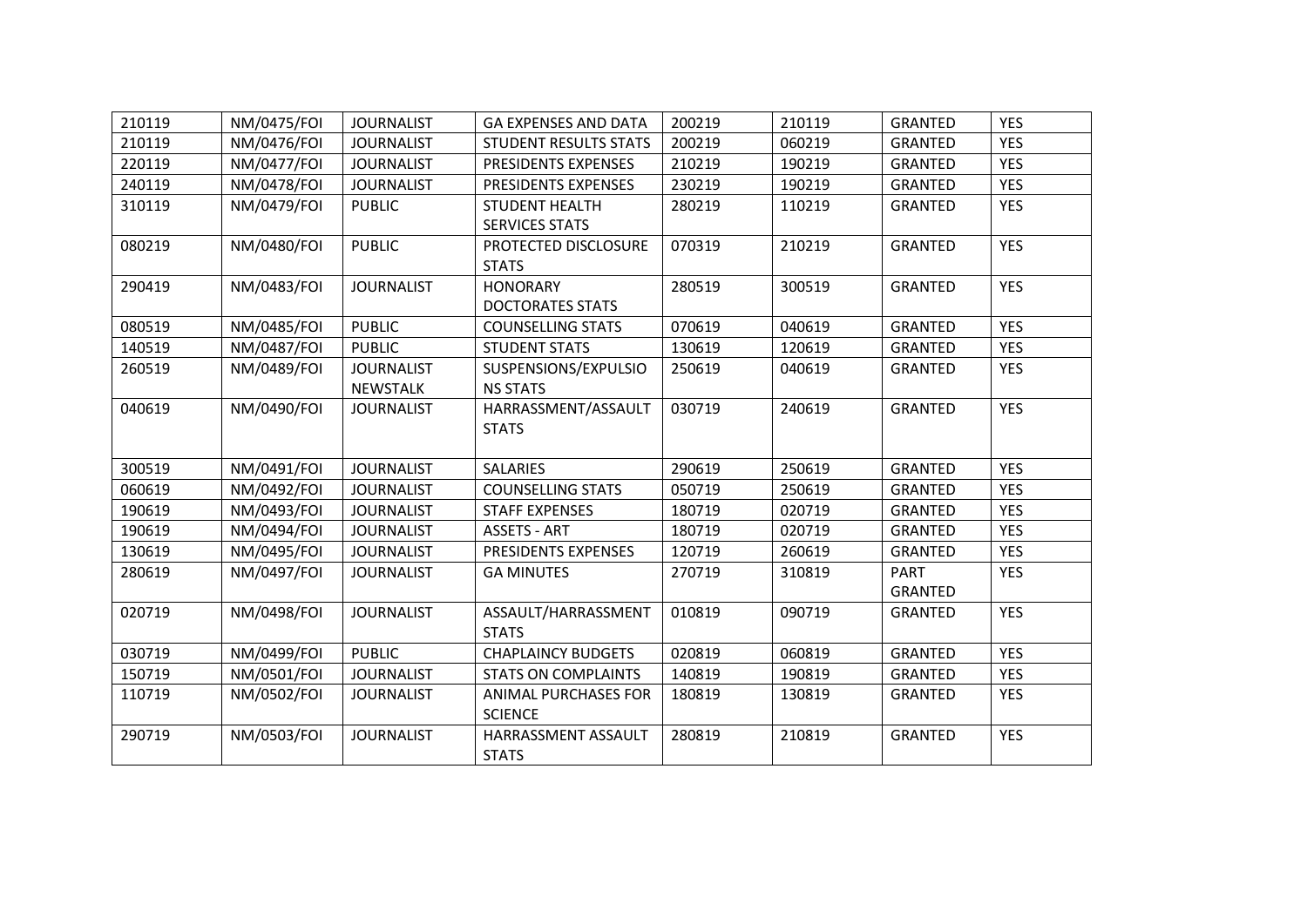| 060819 | NM/0504/FOI | <b>PUBLIC</b>     | <b>SINGLE PARENT STATS</b>   | 050919 | 270819 | <b>REFUSED</b>    | <b>YES</b> |
|--------|-------------|-------------------|------------------------------|--------|--------|-------------------|------------|
|        |             |                   |                              |        |        | (RECORDS DO       |            |
|        |             |                   |                              |        |        | <b>NOT EXIST)</b> |            |
| 020919 | NM/0505/FOI | <b>JOURNALIST</b> | <b>MONEY PAID FOR</b>        | 011019 | 011019 | <b>GRANTED</b>    | <b>YES</b> |
|        |             |                   | <b>EXAM/MODULE RESITS</b>    |        |        |                   |            |
| 050919 | NM/0506/FOI | <b>JOURNALIST</b> | <b>MONEY FROM STUDENT</b>    | 041019 | 180919 | <b>REFUSED</b>    | <b>YES</b> |
|        |             |                   | ACCOMODATION RENTAL          |        |        | (MU DO NOT        |            |
|        |             |                   | <b>IN SUMMER</b>             |        |        | <b>CONTROL</b>    |            |
|        |             |                   |                              |        |        | ACCOMMOD          |            |
|        |             |                   |                              |        |        | <b>ATION</b>      |            |
|        |             |                   |                              |        |        | <b>DURING</b>     |            |
|        |             |                   |                              |        |        | SUMMER)           |            |
| 100919 | NM/0508/FOI | <b>JOURNALIST</b> | PRESIDENT'S EXPENSES         | 091019 | 180919 | <b>GRANTED</b>    | <b>YES</b> |
| 170919 | NM/0510/FOI | <b>JOURNALIST</b> | <b>MONEY SPENT ON</b>        | 161019 | 300919 | <b>GRANTED</b>    | <b>YES</b> |
|        |             |                   | <b>ANIMAL TESTING</b>        |        |        |                   |            |
| 230919 | NM/0511/FOI | <b>JOURNALIST</b> | COUNSELLING/PSYCHOT          | 221019 | 071019 | <b>GRANTED</b>    | <b>YES</b> |
|        |             |                   | <b>HERAPY STATS</b>          |        |        |                   |            |
| 240919 | NM/0512/FOI | <b>JOURNALIST</b> | PROPERTY ACQUIRED BY         | 231019 | 221019 | <b>REFUSED</b>    | <b>YES</b> |
|        |             |                   | <b>MU STATS</b>              |        |        |                   |            |
| 011019 | NM/0513/FOI | <b>JOURNALIST</b> | <b>NUMBER OF ANIMALS</b>     | 311019 | 071019 | <b>GRANTED</b>    | <b>YES</b> |
|        |             |                   | <b>BOUGHT FOR TESTING</b>    |        |        |                   |            |
| 211019 | NM/0515/FOI | <b>JOURNALIST</b> | HONORARY DOCTORATE           | 201119 | 211119 | REFUSED-          | <b>YES</b> |
|        |             |                   | <b>REFUSALS</b>              |        |        | <b>RECORDS DO</b> |            |
|        |             |                   |                              |        |        | <b>NOT EXIST</b>  |            |
| 211019 | NM/0516/FOI | <b>PUBLIC</b>     | COUNSELLING                  | 201119 | 211019 | GRANTED           | <b>YES</b> |
|        |             |                   | EXPENDITURE /                |        |        |                   |            |
|        |             |                   | <b>STAFFING</b>              |        |        |                   |            |
| 051119 | NM/0517/FOI | <b>JOURNALIST</b> | PRESIDENTIAL                 | 041219 | 171219 | <b>GRANTED</b>    | <b>YES</b> |
|        |             |                   | <b>EXPENDITURE</b>           |        |        |                   |            |
| 021219 | NM/0519/FOI | <b>JOURNALIST</b> | <b>STUDENT LIBRARY FINES</b> | 010120 | 131219 | <b>GRANTED</b>    | <b>YES</b> |
| 181219 | NM/0521/FOI | <b>JOURNALIST</b> | <b>BULLYING STATISTICS</b>   | 170120 | 220120 | <b>PART</b>       | <b>YES</b> |
|        |             |                   |                              |        |        | <b>GRANTED</b>    |            |
| 070120 | NM/0523/FOI | <b>JOURNALIST</b> | SEXUAL MISCONDUCT            | 060220 | 220120 | <b>REFUSED</b>    | <b>YES</b> |
|        |             |                   | <b>STATS</b>                 |        |        |                   |            |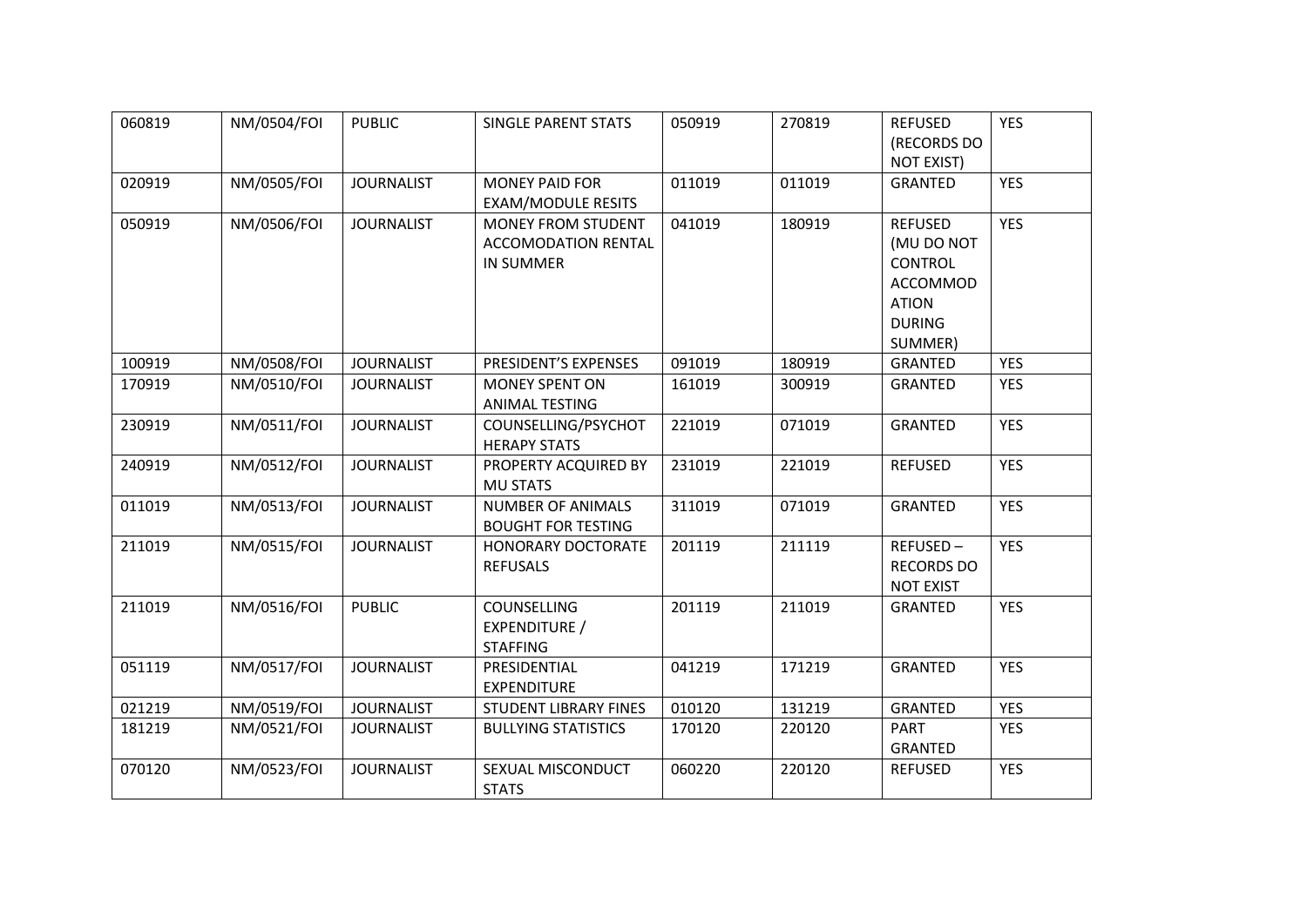| 280120 | NM/0524/FOI | <b>JOURNALIST</b> | <b>STUDENT FINES</b>                                                 | 270220 | 280220 | <b>PART</b><br><b>GRANTED</b>                     | <b>YES</b> |
|--------|-------------|-------------------|----------------------------------------------------------------------|--------|--------|---------------------------------------------------|------------|
| 130120 | NM/0525/FOI | <b>JOURNALIST</b> | GA MINUTES 2019                                                      | 120220 | 130220 | <b>PART</b><br><b>GRANTED</b>                     | <b>YES</b> |
| 240120 | NM/0526/FOI | <b>PUBLIC</b>     | SEXUAL ASSAULT STATS                                                 | 230220 | 250320 | <b>PART</b><br><b>GRANTED</b>                     | <b>YES</b> |
| 290120 | NM/0527/FOI | <b>PUBLIC</b>     | <b>EJOURNAL</b><br><b>SUBSCRIPTIONS</b>                              | 280220 | 280220 | <b>PART</b><br><b>GRANTED</b>                     | <b>YES</b> |
| 250120 | NM/0528/FOI | <b>JOURNALIST</b> | <b>COUNSELLING STATS</b>                                             | 240220 | 050320 | <b>GRANTED</b>                                    | <b>YES</b> |
| 030220 | NM/0529/FOI | <b>PUBLIC</b>     | <b>GRADUATION ROBES</b><br><b>TENDER</b>                             | 020320 | 110320 | <b>PART</b><br><b>GRANTED</b>                     | <b>YES</b> |
| 120220 | NM/0530/FOI | <b>PUBLIC</b>     | <b>WEEKEND/DISTANCE</b><br><b>COURSES INFORMATION</b>                | 110320 | 050320 | GRANTED                                           | <b>YES</b> |
| 130220 | NM/0531/FOI | <b>JOURNALIST</b> | <b>NDA SPENDING</b>                                                  | 120320 | 130320 | REFUSED-<br><b>RECORDS DO</b><br><b>NOT EXIST</b> | <b>YES</b> |
| 200220 | NM/0532/FOI | <b>JOURNALIST</b> | <b>PURCHASE ORDER</b><br><b>STATISTICS</b>                           | 190320 | 190320 | <b>PART</b><br><b>GRANTED</b>                     | <b>YES</b> |
| 260220 | NM/0533/FOI | <b>JOURNALIST</b> | <b>NDA NUMBERS AND</b><br><b>REASONS</b>                             | 250320 | 250320 | REFUSED-<br><b>RECORDS DO</b><br><b>NOT EXIST</b> | <b>YES</b> |
| 280220 | NM/0534/FOI | <b>PUBLIC</b>     | <b>EJOURNAL</b><br><b>SUBSCRIPTIONS</b>                              | 270320 | 300320 | GRANTED                                           | <b>YES</b> |
| 090320 | NM/0535/FOI | <b>JOURNALIST</b> | NON-PERMANENT<br><b>EMPLOYMENT FIGURES</b>                           | 080420 | 140720 | <b>GRANTED</b>                                    | <b>YES</b> |
| 090320 | NM/0536/FOI | <b>JOURNALIST</b> | PAYMENTS THROUGH<br><b>BOOK TOKENS</b>                               | 080420 | 140720 | <b>GRANTED</b>                                    | <b>YES</b> |
| 100320 | NM/0537/FOI | <b>JOURNALIST</b> | <b>EMPLOYMENT STATUS</b><br><b>COMPLAINTS AND PAY</b><br><b>CUTS</b> | 090420 | 140720 | <b>GRANTED</b>                                    | <b>YES</b> |
| 100320 | NM/0538/FOI | <b>JOURNALIST</b> | EXTERNAL CONSULTANT<br><b>RECRUITMENT</b>                            | 090420 | 140720 | <b>GRANTED</b>                                    | <b>YES</b> |
| 100420 | NM/0539/FOI | <b>PUBLIC</b>     | MU QQI REVIEW                                                        | 090520 | 020620 | <b>REFUSED</b>                                    | <b>YES</b> |
| 280420 | NM/0540/FOI | <b>JOURNALIST</b> | <b>UE RENOVATION COSTS</b>                                           | 270520 | 020620 | <b>GRANTED</b>                                    | <b>YES</b> |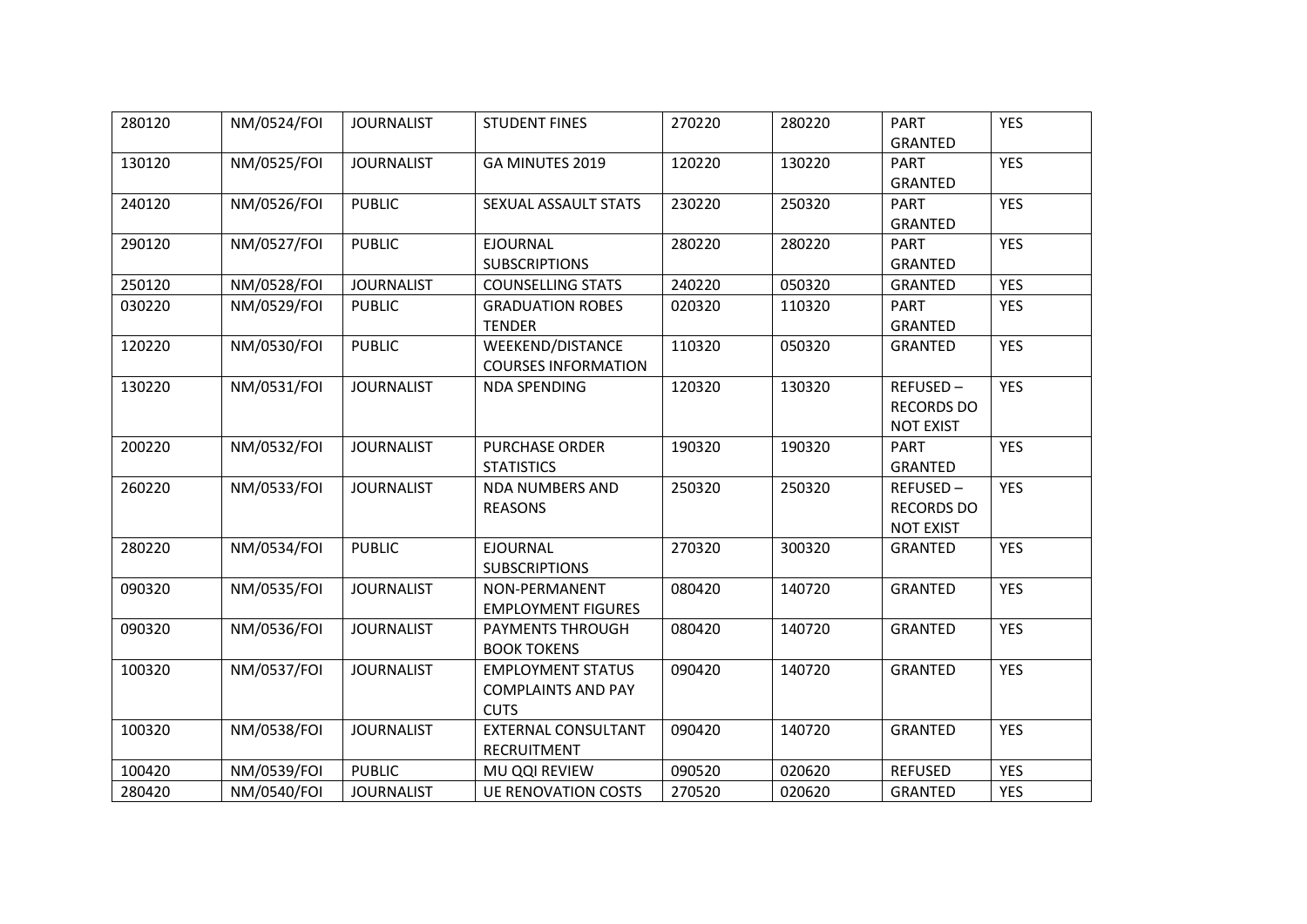| 030720 | NM/0541/FOI | <b>PUBLIC</b>     | <b>PURCHASE ORDER</b><br><b>STATISTICS</b>                                   | 020820 | 290720 | <b>GRANTED</b>                                   | <b>YES</b> |
|--------|-------------|-------------------|------------------------------------------------------------------------------|--------|--------|--------------------------------------------------|------------|
| 090720 | NM/0542/FOI | <b>PUBLIC</b>     | <b>SURVEY STATS</b>                                                          | 060820 |        | <b>WITHDRAWN</b>                                 | <b>YES</b> |
| 180820 | NM/0553/FOI | <b>JOURNALIST</b> | <b>GA MINUTES</b>                                                            | 19090  | 021120 | <b>PART</b><br><b>GRANTED</b>                    | <b>YES</b> |
| 240820 | NM/0554/FOI | <b>JOURNALIST</b> | <b>TRAVEL EXPENSES</b>                                                       | 230920 | 021120 | <b>GRANTED</b>                                   | <b>YES</b> |
| 140920 | NM/0555/FOI | <b>JOURNALIST</b> | SEXUAL HARRASSMENT<br>STATS/PLAGIARISM<br><b>STATS</b>                       | 131020 | 051020 | <b>PART</b><br><b>GRANTED</b>                    | <b>YES</b> |
| 291020 | NM/0556/FOI | <b>JOURNALIST</b> | SEXUAL HARRASSMENT<br>STATS/PLAGIARISM<br><b>STATS</b>                       | 281120 | 140121 | <b>PART</b><br><b>GRANTED</b>                    | <b>YES</b> |
| 011120 | NM/0557/FOI | <b>JOURNALIST</b> | <b>STATS</b>                                                                 | 291121 | 091220 | <b>GRANTED</b>                                   | <b>YES</b> |
| 111120 | NM/0558/FOI | <b>JOURNALIST</b> | <b>STUDENT EXPULSIONS</b><br><b>STATS</b>                                    | 101220 | 241120 | <b>GRANTED</b>                                   | <b>YES</b> |
| 031120 | NM/0559/FOI | <b>JOURNALIST</b> | <b>LEGAL EXPENSES</b>                                                        | 021220 | 301120 | <b>GRANTED</b>                                   | <b>YES</b> |
| 231120 | NM/0560/FOI | <b>JOURNALIST</b> | <b>STUDENT FEES ARREARS</b>                                                  | 221220 | 130121 | <b>REFUSED</b><br>(Records not<br>yet available) | <b>YES</b> |
| 151220 | NM/0561/FOI | <b>JOURNALIST</b> | PRESIDENTS EXPENSES                                                          | 140121 | 100221 | <b>GRANTED</b>                                   | <b>YES</b> |
| 301220 | NM/0564/FOI | <b>JOURNALIST</b> | <b>GA MINUTES</b>                                                            | 290121 | 170221 | <b>PART</b><br><b>GRANTED</b>                    | <b>YES</b> |
| 120121 | NM/0565/FOI | <b>JOURNALIST</b> | <b>COVID RESTRICTIONS</b><br><b>BREACHES</b><br>(UNAUTHORISED<br>GATHERINGS) | 110221 | 020221 | <b>GRANTED</b>                                   | <b>YES</b> |
| 180121 | NM/0567/FOI | <b>PUBLIC</b>     | REPEAT EXAM COST<br><b>STATS</b>                                             | 170221 | 100221 | <b>PART</b><br><b>GRANTED</b>                    | <b>YES</b> |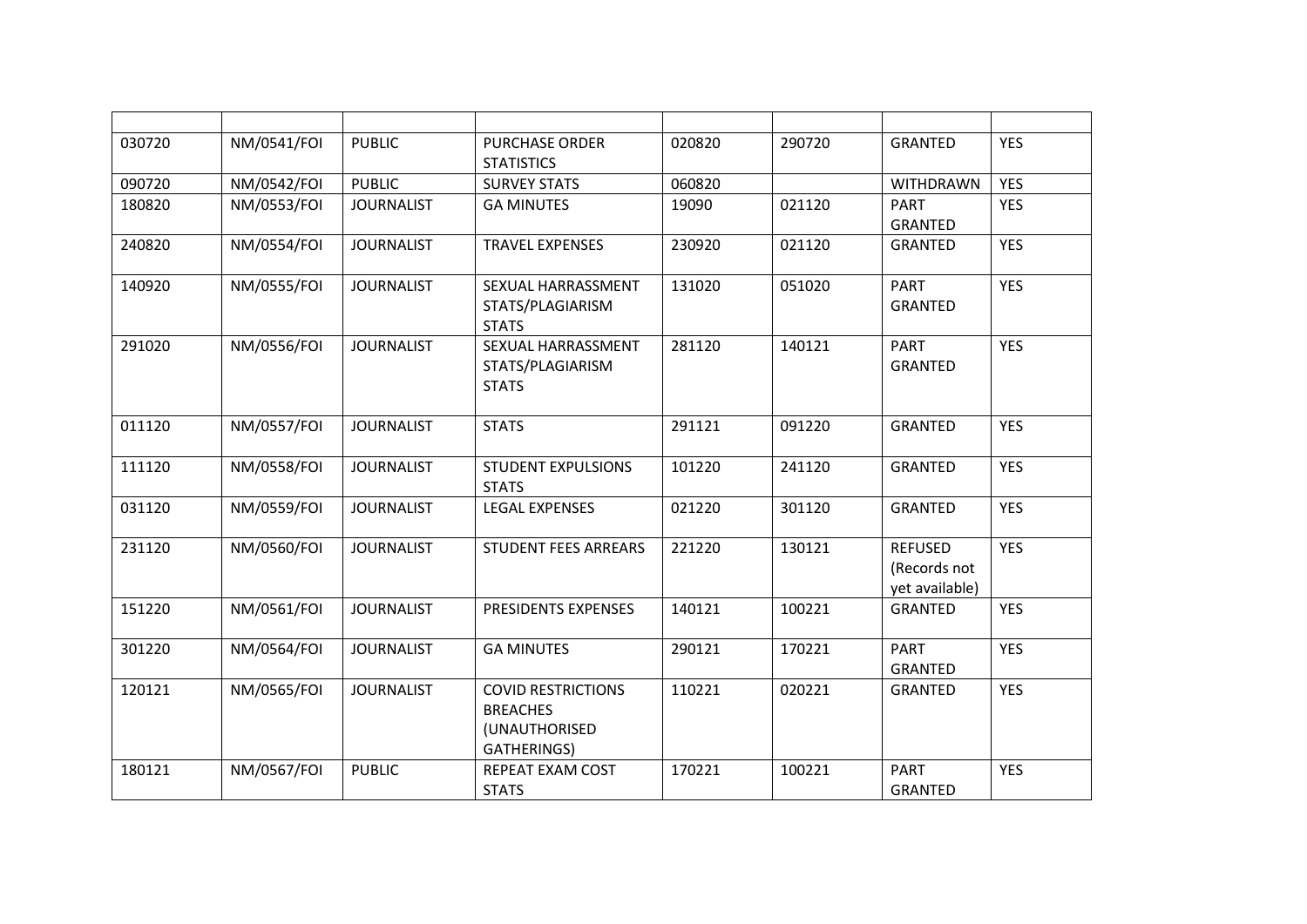| 180121 | NM/0568/FOI | <b>PUBLIC</b>     | REPEAT EXAM NO'S                                                                              | 100221 | 100221 | <b>PART</b>                                                              | <b>YES</b> |
|--------|-------------|-------------------|-----------------------------------------------------------------------------------------------|--------|--------|--------------------------------------------------------------------------|------------|
| 190121 | NM/0569/FOI | <b>JOURNALIST</b> | <b>STATS</b><br>STUDENT DISCIPLINARY<br><b>AND STUDENT</b>                                    | 180221 | 080321 | <b>GRANTED</b><br><b>PART</b><br><b>GRANTED</b>                          | <b>YES</b> |
| 180121 | NM/0570/FOI | <b>PUBLIC</b>     | <b>COMPLAINTS STATS</b><br>PROFESSIONAL<br>SUBSCRIPTONS/MEMBER<br>SHP FEES PAID BY MU         | 170221 | 100221 | <b>PART</b><br>GRANTED                                                   | <b>YES</b> |
| 200121 | NM/0571/FOI | <b>JOURNALIST</b> | NI STUDENT STATS                                                                              | 190221 | 100221 | <b>GRANTED</b>                                                           | <b>YES</b> |
| 230221 | NM/0572/FOI | <b>JOURNALIST</b> | STATS ON FEES PAID IN<br><b>CASH</b>                                                          | 220321 | 030321 | REFUSED-<br><b>RECORDS DO</b><br><b>NOT EXIST</b>                        | <b>YES</b> |
| 230221 | NM/0573/FOI | <b>JOURNALIST</b> | <b>NUMBER OF</b><br><b>PROFESSORS</b>                                                         | 220321 | 310321 | GRANTED                                                                  | <b>YES</b> |
| 250221 | NM/0574/FOI | <b>JOURNALIST</b> | RTE BRAINSTORM<br><b>FUNDING</b>                                                              | 240321 | 240321 | GRANTED                                                                  | <b>YES</b> |
| 040321 | NM/0575/FOI | <b>JOURNALIST</b> | <b>CHAPLAINCY STATS, AND</b><br>RELATED                                                       | 030421 | 240321 | <b>PART</b><br>GRANTED-<br>SOME<br><b>RECORDS DO</b><br><b>NOT EXIST</b> | <b>YES</b> |
| 150321 | NM/0576/FOI | <b>JOURNALIST</b> | STATS ON FEES PAID IN<br>CASH                                                                 | 140421 | 230321 | REFUSED-<br><b>RECORDS DO</b><br><b>NOT EXIST</b>                        | <b>YES</b> |
| 220321 | NM/0577/FOI | <b>JOURNALIST</b> | <b>STATS ON</b><br><b>UNAUTHORIZED</b><br><b>GATHERINGS AND</b><br><b>RESULTING SANCTIONS</b> | 210421 | 310321 | GRANTED                                                                  | <b>YES</b> |
| 120421 | NM/0579/FOI | <b>JOURNALIST</b> | <b>NDA STATISTICS</b>                                                                         | 110521 | 170521 | REFUSED-<br><b>RECORDS DO</b><br><b>NOT EXIST</b>                        | <b>YES</b> |
| 260421 | NM/0580/FOI | <b>JOURNALIST</b> | DEFERRALS and REPEATS<br><b>STATISTICS</b>                                                    | 250521 | 010621 | <b>PART</b><br>GRANTED-                                                  | <b>NO</b>  |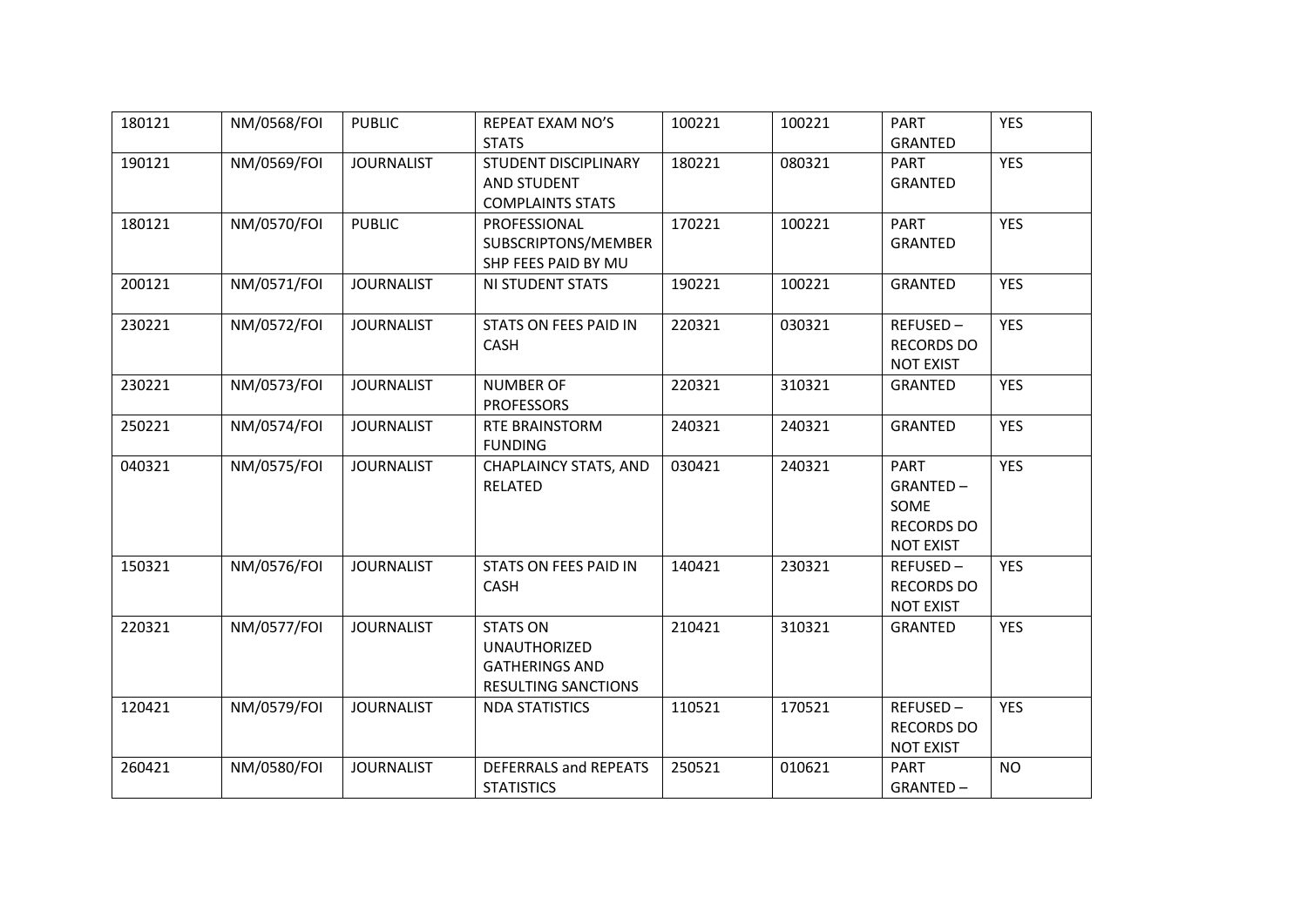|        |             |                   |                                                                       |        |        | SOME<br><b>RECORDS DO</b>                                                               |            |
|--------|-------------|-------------------|-----------------------------------------------------------------------|--------|--------|-----------------------------------------------------------------------------------------|------------|
| 060521 | NM/0581/FOI | <b>PUBLIC</b>     | <b>VACANCY STATISTICS</b><br><b>FOR MARKETING</b><br><b>POSITIONS</b> | 050621 | 180521 | <b>NOT EXIST</b><br><b>GRANTED</b>                                                      | <b>YES</b> |
| 050521 | NM/0582/FOI | <b>PUBLIC</b>     | <b>LIBRARY INFORMATION</b>                                            | 040621 | 080621 | REFUSED-<br><b>RECORDS DO</b><br><b>NOT EXIST</b>                                       | <b>YES</b> |
| 170521 | NM/0583/FOI | <b>PUBLIC</b>     | PHARMACEUTICAL<br><b>FUNDING INFORMATION</b>                          | 160621 | 280621 | <b>GRANTED</b>                                                                          | <b>YES</b> |
| 100521 | NM/0584/FOI | <b>JOURNALIST</b> | ANIMAL TESTING STATS                                                  | 090621 | 270521 | <b>GRANTED</b>                                                                          | <b>YES</b> |
| 270521 | NM/0586/FOI | <b>JOURNALIST</b> | <b>TRAVEL RESTRICTIONS</b><br>TO CHINA/HONG KONG                      | 260621 | 230621 | REFUSED-<br><b>RECORDS DO</b><br><b>NOT EXIST</b>                                       | <b>YES</b> |
| 020621 | NM/0587/FOI | <b>JOURNALIST</b> | <b>INCOMING PRESIDENT</b><br><b>REMUNERATION</b><br>PACKAGE           | 010721 | 210621 | <b>RECORDS</b><br><b>PREVIOUSLY</b><br><b>RELEASED TO</b><br><b>PRESS</b>               | <b>YES</b> |
| 100621 | NM/0589/FOI | <b>PUBLIC</b>     | <b>ASYLUM SEEKER</b><br><b>STATISTICS</b>                             | 090721 | 080721 | <b>PART</b><br><b>GRANTED</b>                                                           | <b>YES</b> |
| 190621 | NM/0591/FOI | <b>JOURNALIST</b> | <b>REPARATIONS FOR</b><br><b>VICTIMS OF DATA</b><br><b>BREACHES</b>   | 180721 | 190721 | REFUSED-<br><b>RECORDS DO</b><br><b>NOT EXIST</b>                                       | <b>YES</b> |
| 220621 | NM/0592/FOI | <b>JOURNALIST</b> | <b>MENTAL HEALTH</b><br><b>EXPENDITURE</b>                            | 210721 | 220721 | <b>GRANTED</b>                                                                          | <b>YES</b> |
| 230621 | NM/0593/FOI | <b>JOURNALIST</b> | ISRAEL/PALESTINE<br><b>REFERENCES</b>                                 | 220721 | 220721 | <b>PART</b><br><b>REFUSED DUE</b><br><b>TO RECORDS</b><br><b>NOT</b><br><b>EXISTING</b> | <b>YES</b> |
| 170621 | NM/0594/FOI | <b>JOURNALIST</b> | <b>DISCIPLINARY STATISTICS</b>                                        | 160721 | 110821 | <b>PART</b><br><b>GRANTED</b>                                                           | <b>YES</b> |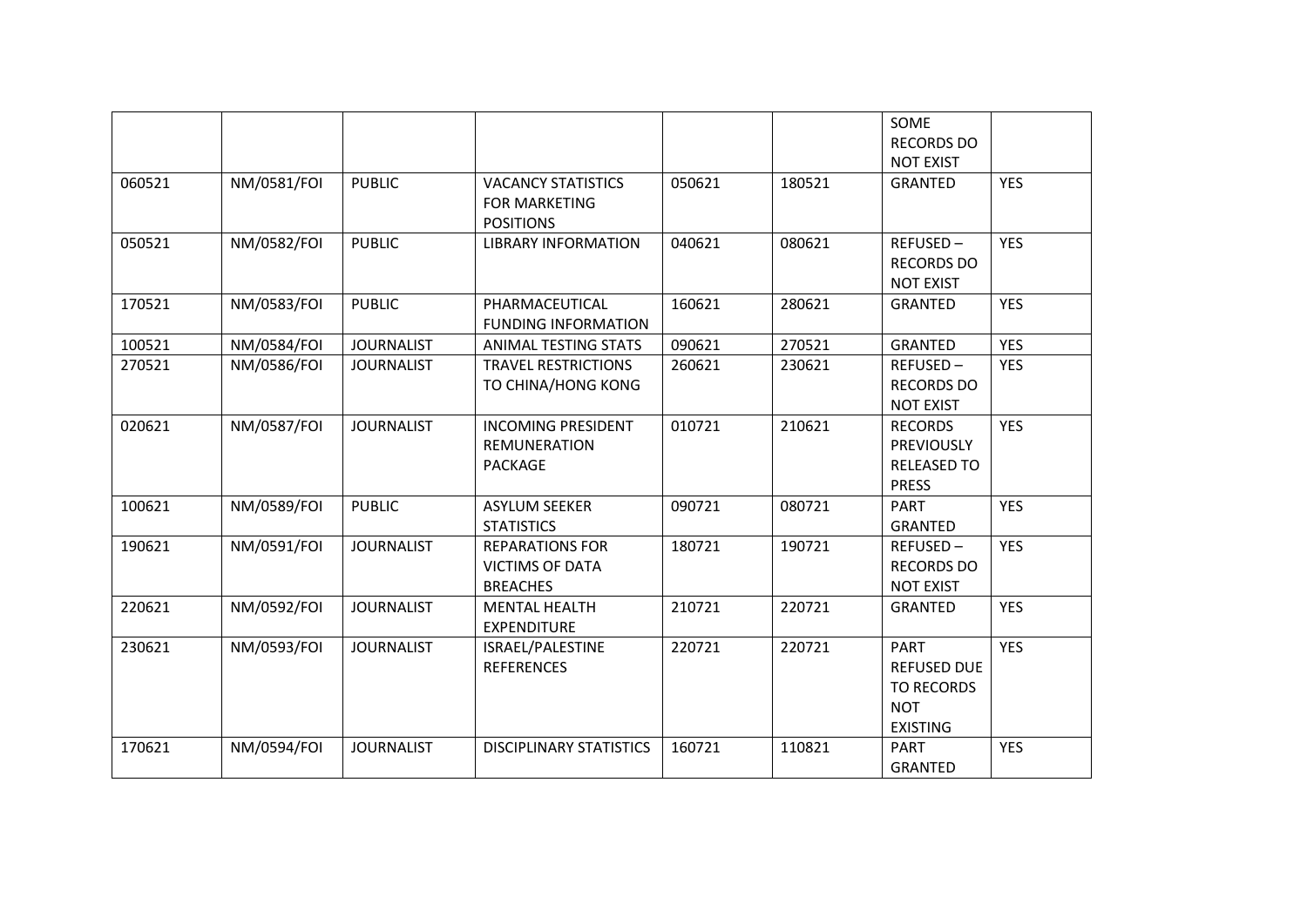| 200721 | NM/0595/FOI | <b>JOURNALIST</b> | <b>STUDENT</b>             | 190821 |        |                   |            |
|--------|-------------|-------------------|----------------------------|--------|--------|-------------------|------------|
|        |             |                   | <b>ACCOMMODATION</b>       |        |        |                   |            |
|        |             |                   | <b>STATISTICS</b>          |        |        |                   |            |
| 230721 | NM/0596/FOI | <b>JOURNALIST</b> | PRESIDENT'S CALENDAR       | 220821 | 250821 | <b>GRANTED</b>    | <b>YES</b> |
| 230721 | NM/0597/FOI | <b>JOURNALIST</b> | DEFERRALS /                | 220821 | 230821 | <b>GRANTED</b>    | <b>YES</b> |
|        |             |                   | <b>WITHDRAWALS</b>         |        |        |                   |            |
|        |             |                   | <b>STATISTICS</b>          |        |        |                   |            |
| 230721 | NM/0598/FOI | <b>JOURNALIST</b> | <b>COMPENSATION CLAIMS</b> | 220821 | 250821 | <b>PART</b>       | <b>YES</b> |
|        |             |                   |                            |        |        | GRANTED-          |            |
|        |             |                   |                            |        |        | <b>REFUSALS</b>   |            |
|        |             |                   |                            |        |        | <b>UNDER FOI</b>  |            |
|        |             |                   |                            |        |        | ACT 37(1)         |            |
|        |             |                   |                            |        |        | and $36(1)(b)$    |            |
| 230721 | NM/0599/FOI | ORGANISATION      | <b>RESEARCH ON</b>         | 220821 | 090921 | REFUSED-          | Review     |
|        |             |                   | <b>TRAVELLER COMMUNITY</b> |        |        | <b>RECORDS DO</b> | withdrawn  |
|        |             |                   | AND HSE                    |        |        | <b>NOT EXIST</b>  | by         |
|        |             |                   | <b>COMMUNICATIONS</b>      |        |        |                   | requester  |
| 060821 | NM/0600/FOI | <b>PUBLIC</b>     | <b>GRADUATIONS COSTS</b>   | 050921 | 070921 | <b>GRANTED</b>    | <b>YES</b> |
| 060821 | NM/0601/FOI | <b>PUBLIC</b>     | <b>TRAVEL EXPENDITURE</b>  | 050921 | 130921 | <b>GRANTED</b>    | <b>YES</b> |
| 090821 | NM/0602/FOI | <b>JOURNALIST</b> | SEXUAL ASSAULT             | 080921 | 300821 | REFUSED-          | <b>YES</b> |
|        |             |                   | <b>STATISTICS</b>          |        |        | FOI ACT 37(1)     |            |
| 160821 | NM/0603/FOI | <b>JOURNALIST</b> | <b>CORRESPONDENCE WITH</b> | 150921 | 070921 | <b>REQUEST</b>    | <b>YES</b> |
|        |             |                   | <b>FUZHOU UNIVERSITY</b>   |        |        | <b>TOO BROAD</b>  |            |
| 210821 | NM/0604/FOI | <b>JOURNALIST</b> | <b>CORRESPONDENCE WITH</b> | 200921 |        |                   |            |
|        |             |                   | TAOISEACH/EDUCATION        |        |        |                   |            |
|        |             |                   | <b>MINISTER</b>            |        |        |                   |            |
| 270821 | NM/0605/FOI | <b>JOURNALIST</b> | <b>EDUCATION MODULES</b>   | 260921 | 100921 | <b>GRANTED</b>    | <b>YES</b> |
|        |             |                   | <b>WITH TRAVELLER-</b>     |        |        |                   |            |
|        |             |                   | <b>RELATED CONTENT</b>     |        |        |                   |            |
| 270821 | NM/0606/FOI | <b>PUBLIC</b>     | <b>UNCONSCIOUS BIAS</b>    | 260921 | 261021 | <b>GRANTED</b>    | <b>YES</b> |
|        |             |                   | <b>TRAINING</b>            |        |        |                   |            |
| 080921 | NM/0607/FOI | <b>JOURNALIST</b> | MU INVESTMENTS             | 071021 | 261021 | <b>GRANTED</b>    | <b>YES</b> |
| 160921 | NM/0608/FOI | <b>JOURNALIST</b> | MU INCOME                  | 151021 | 261021 | <b>GRANTED</b>    | <b>YES</b> |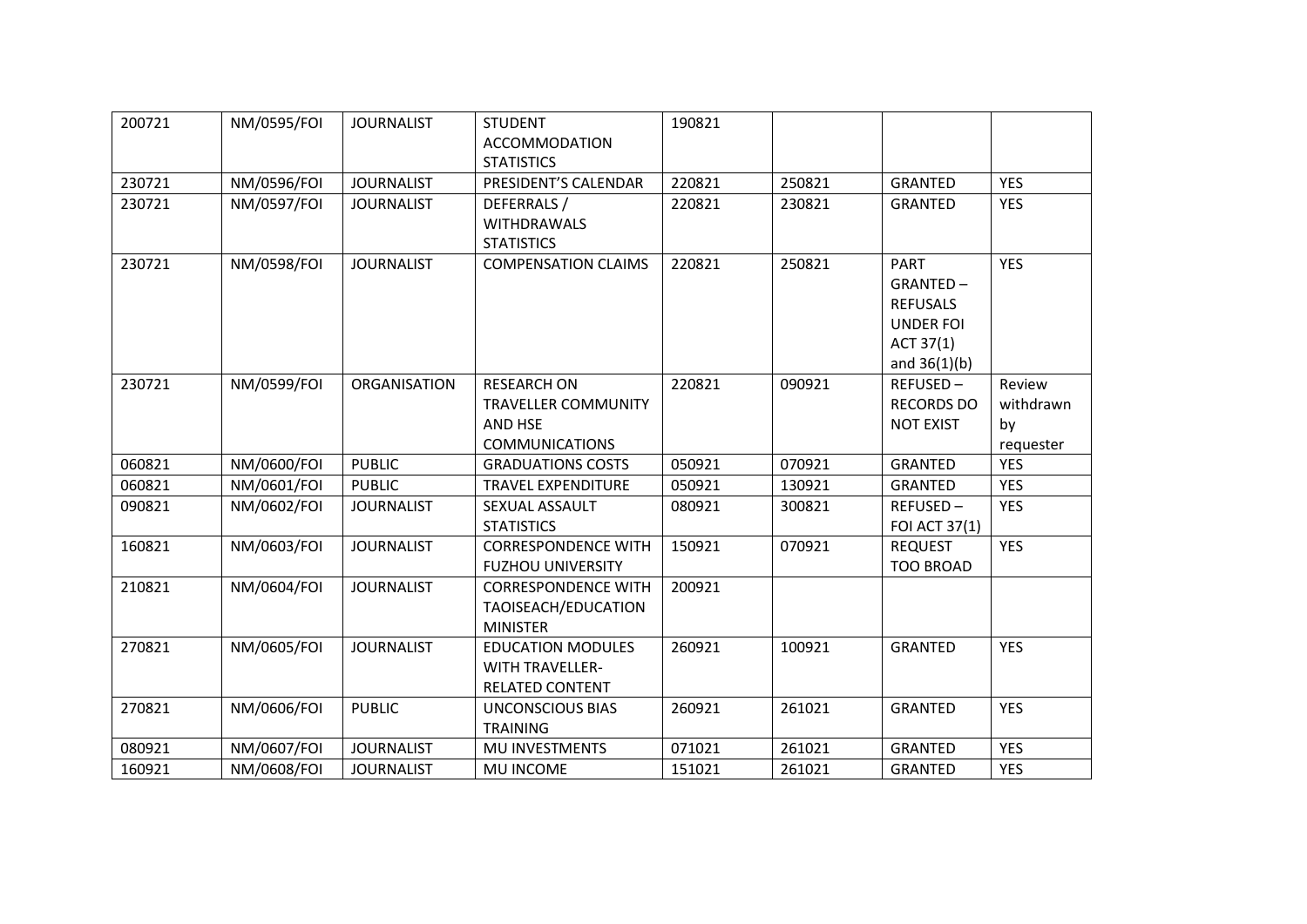| 291021 | NM/0612/FOI | <b>JOURNALIST</b> | STATS ON BULLYING /<br>HARASSMENT /<br><b>CHEATING</b> | 281121 | 301121 | <b>PART</b><br>GRANTED-<br><b>REFUSALS</b><br><b>UNDER 37(1)</b><br>OF THE FOI<br>ACT        | <b>YES</b> |
|--------|-------------|-------------------|--------------------------------------------------------|--------|--------|----------------------------------------------------------------------------------------------|------------|
| 211021 | NM/0613/FOI | <b>JOURNALIST</b> | <b>STATS ON HARASSMENT</b><br>/ SEXUAL ASSAULT         | 201121 | 181121 | <b>PART</b><br>GRANTED-<br><b>REFUSALS</b><br><b>UNDER 37(1)</b><br>OF THE FOI<br><b>ACT</b> | <b>YES</b> |
| 121121 | NM/0614/FOI | <b>POLITICIAN</b> | <b>HEA CORRESPONDENCE</b><br><b>RE FUNDING</b>         | 111221 | 110122 | <b>GRANTED</b>                                                                               | <b>YES</b> |
| 291121 | NM/0615/FOI | <b>JOURNALIST</b> | <b>STUDENT ENROLLMENT</b><br>OVERSEAS                  | 281221 | 120122 | <b>GRANTED</b>                                                                               | <b>YES</b> |
| 291121 | NM/0616/FOI | <b>JOURNALIST</b> | <b>INTERNAL AUDIT</b><br><b>REPORTS</b>                | 281221 | 011221 | GRANTED                                                                                      | <b>YES</b> |
| 060122 | NM/0617/FOI | <b>JOURNALIST</b> | <b>ACCOMMODATION</b><br>INCOME/AVAILABILITY            | 050222 |        |                                                                                              |            |
| 070122 | NM/0618/FOI | <b>JOURNALIST</b> | SEXUAL<br>ASSAULT/HARASSMENT<br><b>STATS</b>           | 060222 | 070222 | <b>PART</b><br>GRANTED-<br><b>REFUSALS</b><br><b>UNDER 37(1)</b><br>OF THE FOI<br>ACT        | <b>YES</b> |
| 080122 | NM/0619/FOI | <b>PUBLIC</b>     | <b>RECORDS RELATING TO</b><br>NEWSTALK INTERVIEW       | 070222 | 070222 | REFUSED-<br><b>NO RECORDS</b>                                                                | <b>YES</b> |
| 080122 | NM/0620/FOI | <b>PUBLIC</b>     | CODE OF CONDUCT                                        | 070222 | 070222 | REFUSED-<br>15(1)(d)                                                                         | <b>YES</b> |
| 100122 | NM/0621/FOI | <b>STAFF</b>      | <b>FROEBEL INTEGRATION</b><br><b>DOCUMENTS</b>         | 090222 | 170222 | <b>PART</b><br>GRANTED-<br><b>REFUSALS</b><br><b>UNDER 37(1)</b>                             | <b>NO</b>  |